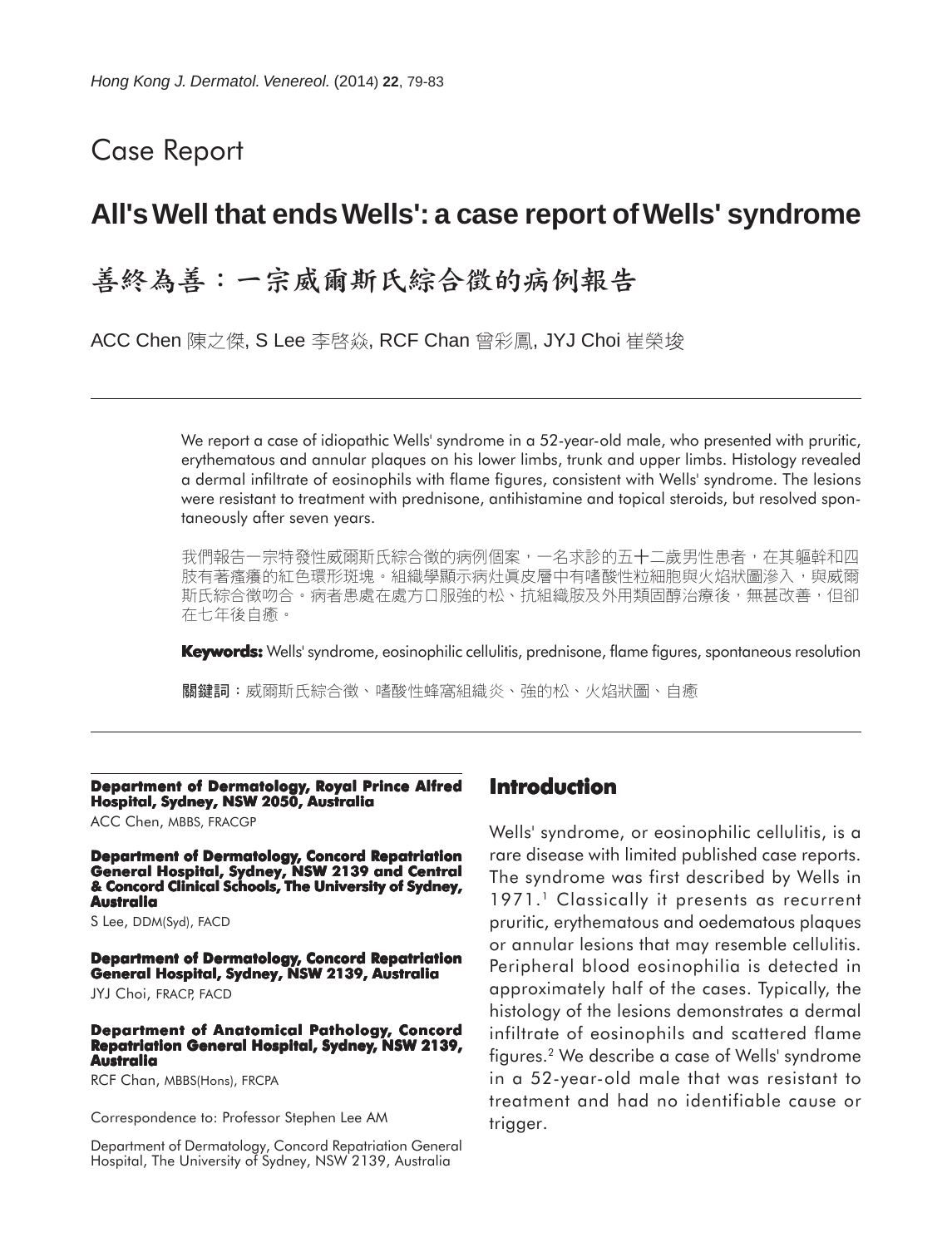# **Case report report**

Our patient was born in Italy and had migrated to Australia when he was seven years old. His only past medical problem was gout, for which he took allopurinol 300 mg daily. Allopurinol was initiated one year before the onset of the lesions. He drank approximately 50 g of alcohol per week and was a non-smoker. There was no family history of Wells' syndrome or other relevant medical problems.

In October 2005, our patient started experiencing a pruritic eruption. Multiple cutaneous lesions appeared on his lower limbs, which then spread to his trunk and upper limbs. The lesions began as erythematous papules that expanded centrifugally to become oedematous plaques with indurated edges (Figure 1a). Subsequently, the central portion of the lesions changed to a bluish colour then faded, giving the erythematous peripheries an annular appearance (Figures 1b & 1c). The lesions then gradually resolved. This cyclic and recurrent process took approximately one to two months. At a given time, our patient had developed multiple lesions in different stages of evolution on his body (Figure 1d). The patient was distressed as the lesions were disfiguring and itchy. Systemically however, he was well and afebrile.

In November 2005, he presented to his general practitioner with the eruption and was initially prescribed betamethasone valerate cream,



**Figure 1. Figure 1.** (a) Oedematous plaques on the right buttock. (b) An annular lesion on the forehead. (c) Annular lesions on the upper limb. (d) Multiple lesions on the upper limb and trunk in different stages of evolution.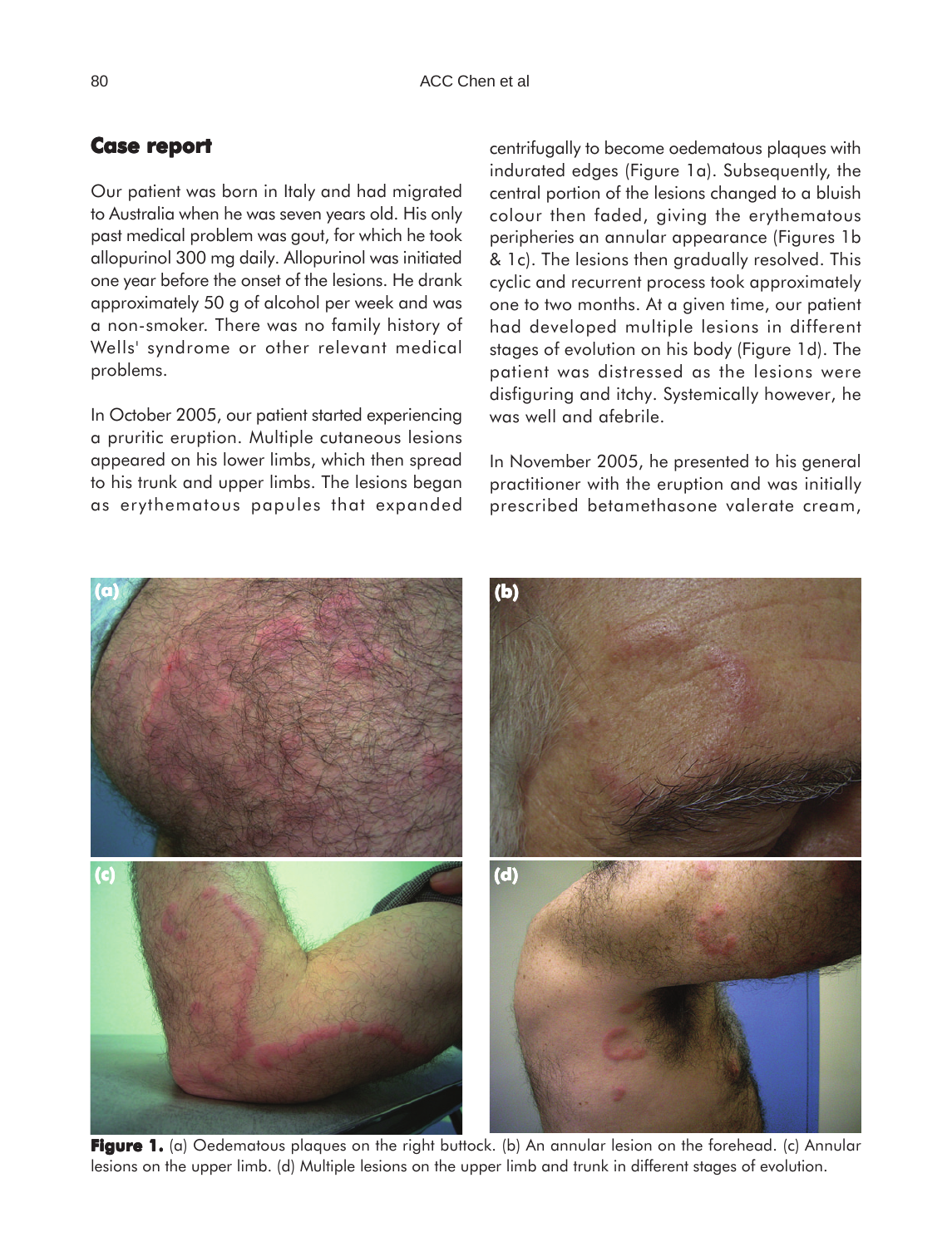followed by mometasone furoate cream and cetirizine orally. These reduced the pruritus but made no difference to the appearance of the lesions. In January 2006, he was seen at the Concord Repatriation General Hospital dermatology department. Initially the patient was suspected to have granuloma annulare or Wells' syndrome, and was investigated with blood tests and skin biopsies. The blood tests showed a borderline raised antinuclear antibody titre of 1:40 with a speckled pattern. However, doublestranded DNA antibody was negative. The rest of the blood tests were unremarkable, including a normal eosinophil count.

A punch biopsy from the left thigh showed a moderate infiltrate of eosinophils involving the superficial and deep dermis (Figure 2a). There were scattered flame figures, which represented eosinophilic granules encrusted on dermal collagen (Figure 2b). These changes were consistent with Wells' syndrome. Histological differential diagnoses included a drug reaction and a chronic urticarial process. No features of granuloma annulare were seen.

Our patient was started on prednisone 10 mg daily. Topically, betamethasone valerate cream

**(a)**

was applied and oral cetirizine was taken as required for the pruritus. However, as the skin lesions continued to develop in the following weeks and no cause was found, prednisone was weaned off. After discussion with the patient, other oral therapeutic options were not trialled. In February 2006, allopurinol was stopped and he was advised to follow a restrictive diet, avoiding foods such as wine and cheese, as a trial. However, no noticeable improvement of the symptoms was observed. Indeed, the skin lesions became more widespread and annular lesions developed on his face. The facial lesions spontaneously resolved a few months later. There was no scarring. Seven years after the onset of the itchy skin lesions, in April 2012, the lesions began to clear without medical intervention, and after a couple of months they cleared altogether. At the time of writing of this case report, the patient remained free of symptoms and lesions.

# **Discussion**

**(b)**

Wells' syndrome is rare and its aetiology is unknown. However, some authors have considered it to be a hypersensitivity reaction triggered by a variety of stimuli leading to

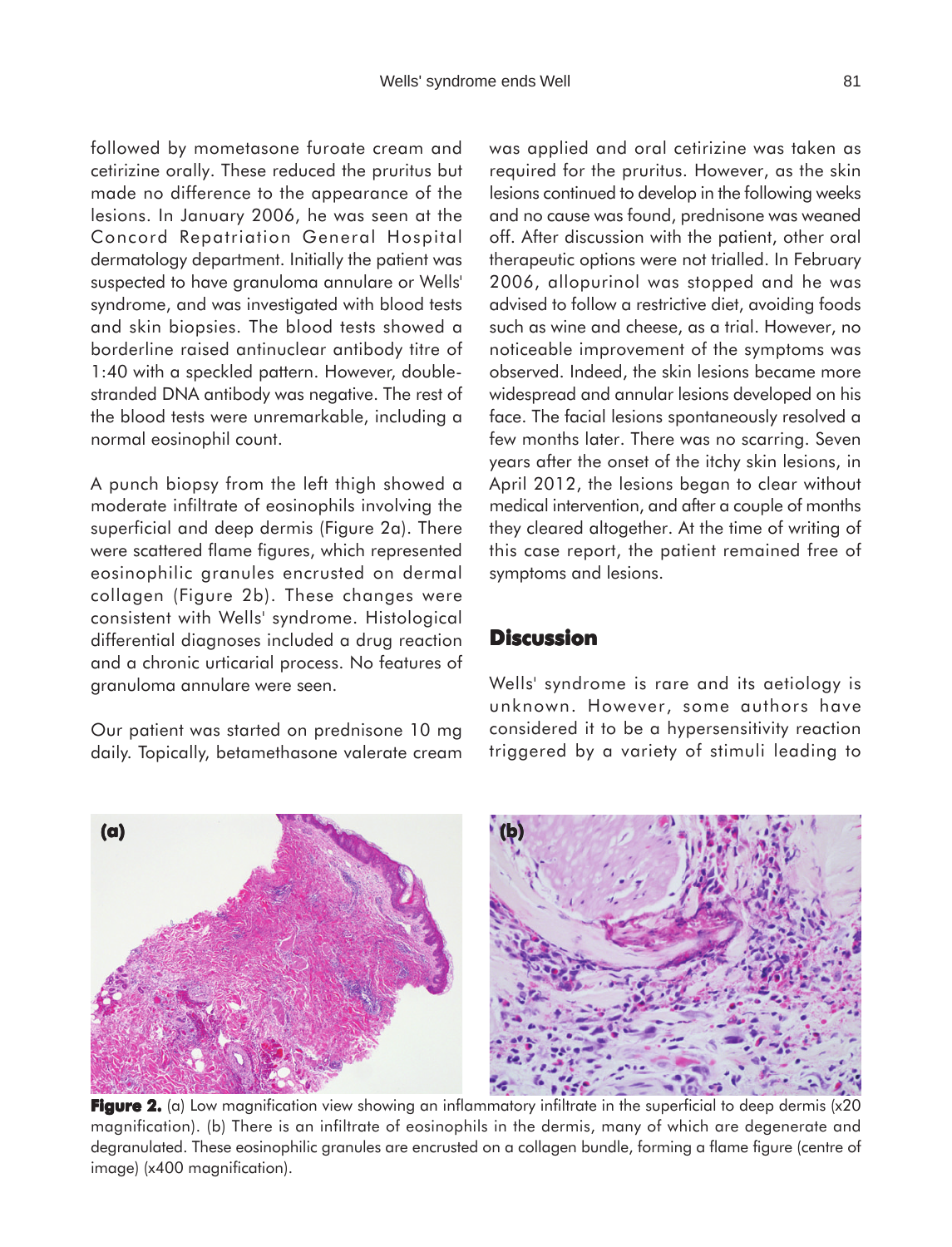eosinophil-induced cytotoxicity. Examples of the reported stimuli include insect bites or stings; thimerosal-containing vaccines; adalimumab; Churg-Strauss syndrome; malignancy; maternal exposure to danazol during pregnancy; and various infections such as varicella, molluscum contagiosum, Parvovirus B19, mumps, erysipelas, toxocariasis and onchocerciasis.3 There may be a genetic component in the aetiology of Wells' syndrome: one paper reported a mother and her two sons all having had Wells' syndrome<sup>4</sup> and another paper reported three members in one family having had Wells' syndrome which was believed to have a dominant inheritance pattern.<sup>5</sup>

The skin lesions of Wells' syndrome can be multiple or few. The lesions may have different appearances. Reported clinical variants include plaques and annular, papulonodular, urticarial, bullous, papulovesicular and fixed drug eruptionlike lesions. In adults, the most common presentation is erythematous annular lesions and in children plaques.<sup>6</sup> Histologically, three phases have been described. In the acute phase, the dermis is infiltrated by eosinophils and dermal oedema is present. In the subacute phase, the eosinophils degranulate and degenerate. The eosinophilic granules are deposited on collagen fibres, forming flame figures. Histiocytic reaction may be seen around the flame figures. In the regressive phase, eosinophils gradually decrease in number and histiocytes and giant cells are observed.7,8 These histological findings are distinctive, but not pathognomonic.<sup>9</sup> In a Wells' syndrome case series, flame figures are observed in only around half of the cases.<sup>6</sup> Furthermore, dermal infiltration by eosinophils and flame figures can be seen in various other conditions such as insect bite reactions, drug reactions and bullous pemphigoid.2,10 Accordingly, a diagnosis of Wells' syndrome relies on clinico-pathological correlation. Some patients with Wells' syndrome respond rapidly to oral steroids. However a minority of patients, as illustrated by our patient, are resistant to such therapy. Management should be aimed at conservative symptomatic relief and should not be too aggressive because the usual course of Wells' syndrome is self-limiting. A review of 19 cases estimated the mean duration of the disease to be five years for adults and three years for children.<sup>6</sup>

## **Conclusion**

Whilst chronic urticaria is frustratingly common, authentic Wells' syndrome is rare. There have been less than one hundred reported cases worldwide. Nonetheless it needs to be included in the differential diagnosis of more common dermatoses such as resistant cellulitis, urticarial vasculitis, granuloma annulare, erythema annulare centrifugum, subacute cutaneous lupus and cutaneous lymphoma. A detailed history regarding triggers such as insect bites or stings, medications, associated medical problems and infections is essential to exclude other diseases which could mimic Wells' syndrome clinically and histologically. When managing a patient with Wells' syndrome, the dermatologist should be optimistic since a good outcome is possible. All that is Wells' may end well!

# **Acknowledgements**

We are grateful to Dr Monica Peduto for her help with the case and interpretation of the pathological slides when the patient presented.

## **References**

- 1. Wells GC. Recurrent granulomatous dermatitis with eosinophilia. Trans St Johns Hosp Dermatol Soc 1971; 57:46-56.
- 2. Moossavi M, Mehregan DR. Wells' syndrome: a clinical and histopathologic review of seven cases. Int J Dermatol 2003;42:62-7.
- 3. Powell JG, Ramsdell A, Rothman IL. Eosinophilic cellulitis (Wells syndrome) in a pediatric patient: a case report and review of the literature. Cutis 2012;89:191-4.
- 4. Kamani N, Lipsitz PJ. Eosinophilic cellulitis in a family.